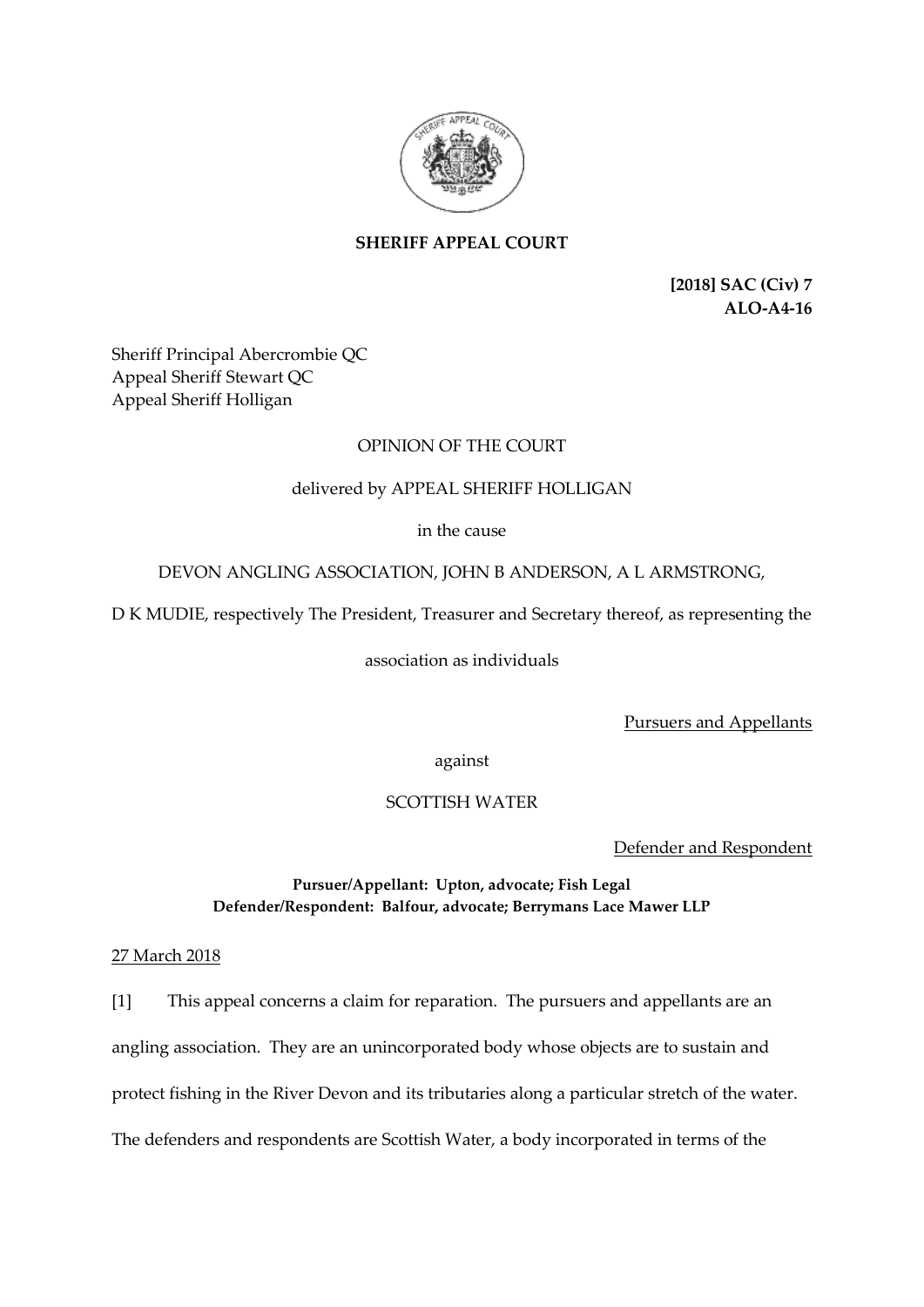Water Industry (Scotland) Act 2002. We will refer to the parties as "the Association" and "Scottish Water" respectively.

[2] The circumstances giving rise to the present claim are set out in the closed record. For the purposes of this opinion the material facts are not greatly in dispute. It is a matter of agreement that the Association bears to be the tenant of three leases executed in 1982, 1988 and 2013 respectively (although we recognise there is a dispute as to whether the Association are lessees and the documents leases, for convenience we shall refer to them as "the leases"). There is little material difference in the terms and conditions of each of the leases. They are short documents. We set out the terms of one of the leases in detail later in this Opinion. The Association avers that the River Devon is a popular destination for anglers for salmon, sea trout and native brown trout. The Association has been in existence for some time and takes an active interest in ensuring adequate stocking of the river.

[3] At some point between 3 and 4 July 2011, approximately 12000 litres of 96% concentrated sulphuric acid were discharged from a tank situated on the property of Scottish Water at the Glendevon Water Treatment Works. Put very shortly, the Association avers that the sulphuric acid entered into the River Devon killing large quantities of fish, including brown trout. The Association avers that the discharge of the sulphuric acid was caused by the fault of Scottish Water. It seeks reparation therefor. The Association founds its claim in both negligence and nuisance. The loss condescended upon is patrimonial (the cost of certain reports) and loss of amenity (the alleged effect of the pollution on the value of the members' subscriptions).

[4] The Association raised an action against Scottish Water at Alloa Sheriff Court. Scottish Water tabled a plea of no title to sue. The matter came before the sheriff in Alloa. Having heard the parties in debate the sheriff sustained the plea of Scottish Water of no title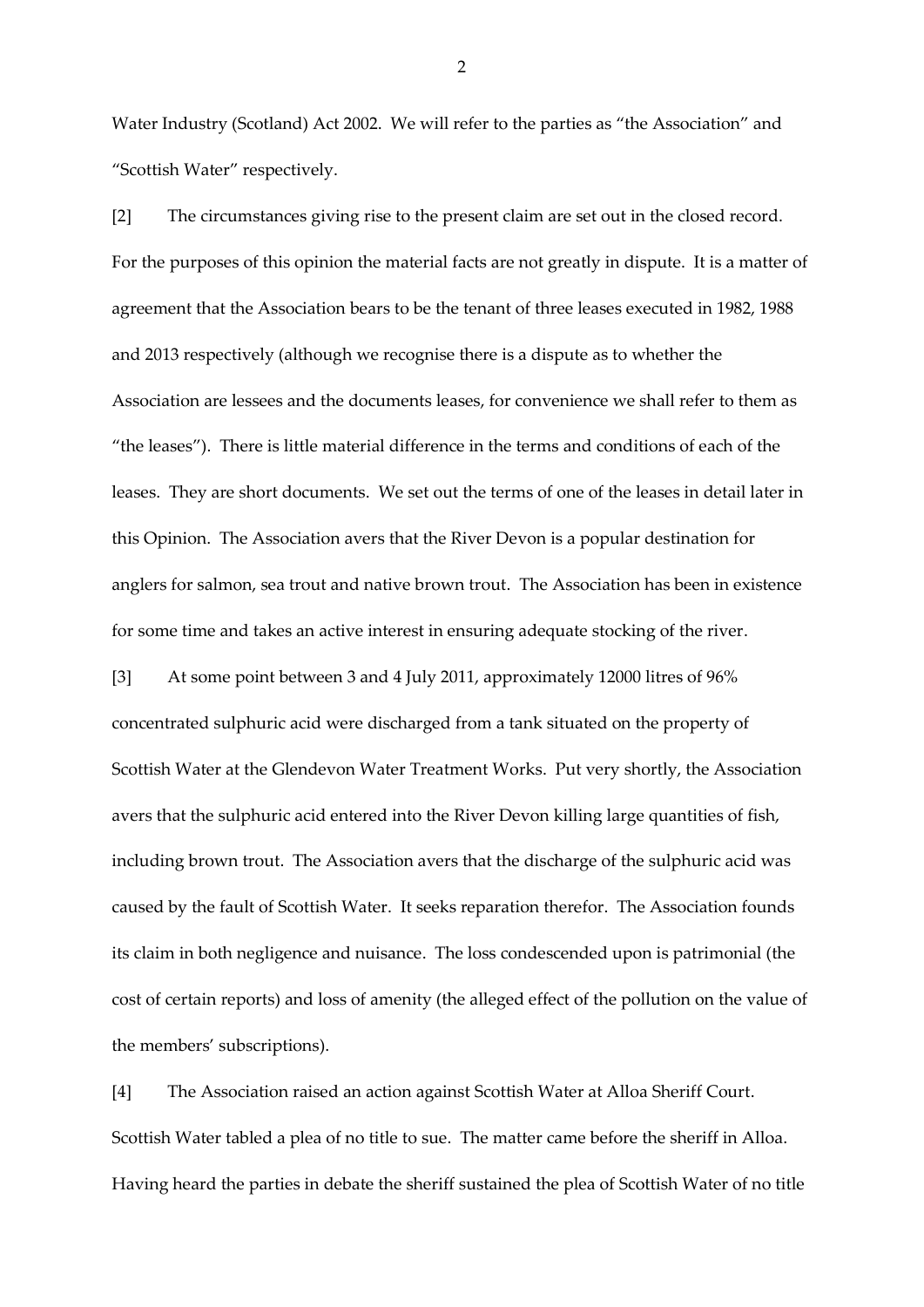to sue and dismissed the action. As the argument before us is very similar to that presented to the sheriff, we need not refer in detail to the sheriff's judgment. Counsel lodged detailed notes of arguments which we summarise as follows.

#### **Submissions for the Association**

[5] For the Association, Mr Upton submitted that the Association does have title to sue. The parties agree the following proposition: that where by delict a person injures the subjects of a lease, the tenant, generally, has title to sue him for reparation. As section 66 of the Salmon and Freshwater Fisheries (Scotland) (Consolidation) Act 2003 ("the 2003 Act") provides that contracts such as the present shall be deemed to be leases it follows that the Association has title to sue for damage caused by Scottish Water. It is not disputed that the terms of each contract meet the criteria in section 66. It is also a matter of agreement that section 66 applies the Leases Act 1449 ("the 1449 Act") to the contract. The effect of section 66 is not only to deem the 1449 Act to apply to such a contract; it is also to deem the contract to be a lease. Reference was made to section 69(2) of the 2003 Act. The 1449 Act can only apply to a lease. If the contract were not a lease then the 1449 Act could not apply to it. That is why Parliament provided that such a contract "shall be deemed to be a lease". Parliament did not leave the matter to implication. Accordingly, in saying that the leases were not "true leases" the sheriff was in error.

[6] The tenant of a lease has title to sue for pollution of a river within the let subjects. There is limited agreement between the parties that a tenant of a lease, generally, has a title to sue for reparation in such circumstances (*Fleming* v *Gemmill* 1908 SC 340; *Hand* v *North of Scotland Water Authority* 2002 SLT 798; *East Lothian Angling Association* v *Haddington Town*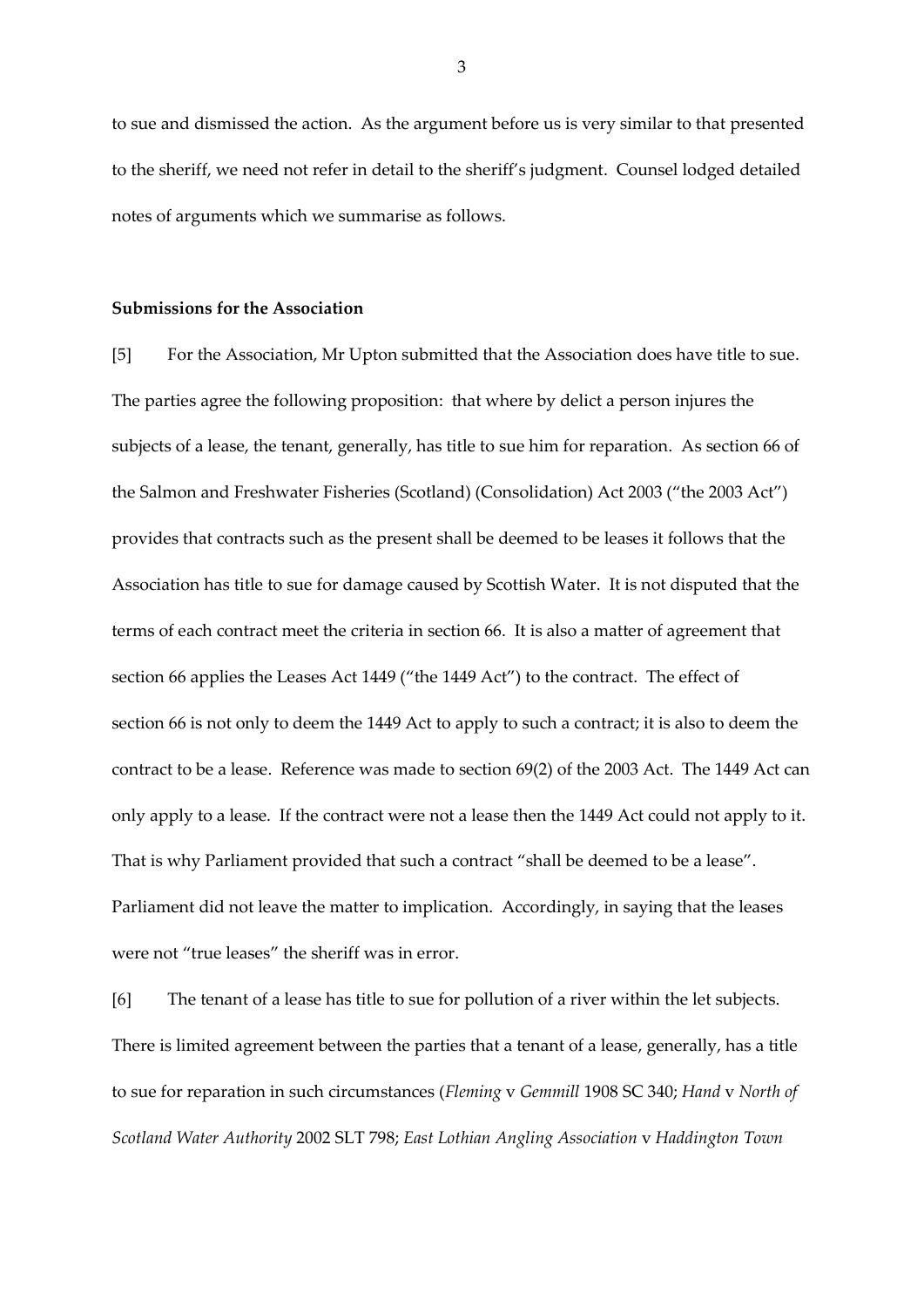*Council* 1980 SLT 213 and *Mull Shellfish Limited* v *Golden Sea Produce Limited* 1992 SLT 703). Accordingly, the defender's plea of no title to sue should have been repelled.

[7] Before the sheriff, the issue arose as to whether the interest held by the Association is a real right. When an action is brought for delictual damage to a given subject, title to sue does not depend on having a real right in the damaged item (*Leigh & Sillivan Limited* v *Aliakmon Shipping Company Limited* [1986] AC 785, followed in Scotland in *Nacap Limited* v *Moffat Plant Limited* 1987 SLT 221). The test stated in *Nacap* is that in order to have a claim in delict for loss of, or damage to, property a person must have had either legal ownership of or a possessory title to the property concerned at the time when the loss or damage occurred. In the present case there is a lease in favour of the Association. A lease is a possessory title. It is therefore unnecessary to go further and say that the Association has a real right. However, section 66 provides that the Association does have a real right. A lease to which the 1449 Act applies is a real right (*Stair Institutes* IX, 9, ii; *Brock* v *Cabbell* (1830) 8 S 647; *Campbell* v *McLean* (1870) 8 M (HL) 40 at page 46 and *Mountain's Trustees* v *Mountain* 2013 SC 202 at paragraph [9]). A real right such as the present lease entitles the persons vested with it to possess the subjects as their own and, if it be injured by another, to demand reparation from that person in consequence to the right which they have in the subject itself (*Erskine Institutes* II, 1, ii). In the course of her judgment the sheriff held that the 2003 Act does not deem the appellants to have "a real right of title to sue". If title to sue depends upon having a real right the sheriff applied the wrong test but in any event section 66 obliges the court to treat the right as a real right. On the question of the nature of the right necessary to found title to sue counsel referred to *Delict* (various contributors), paragraphs 3.10-3.29.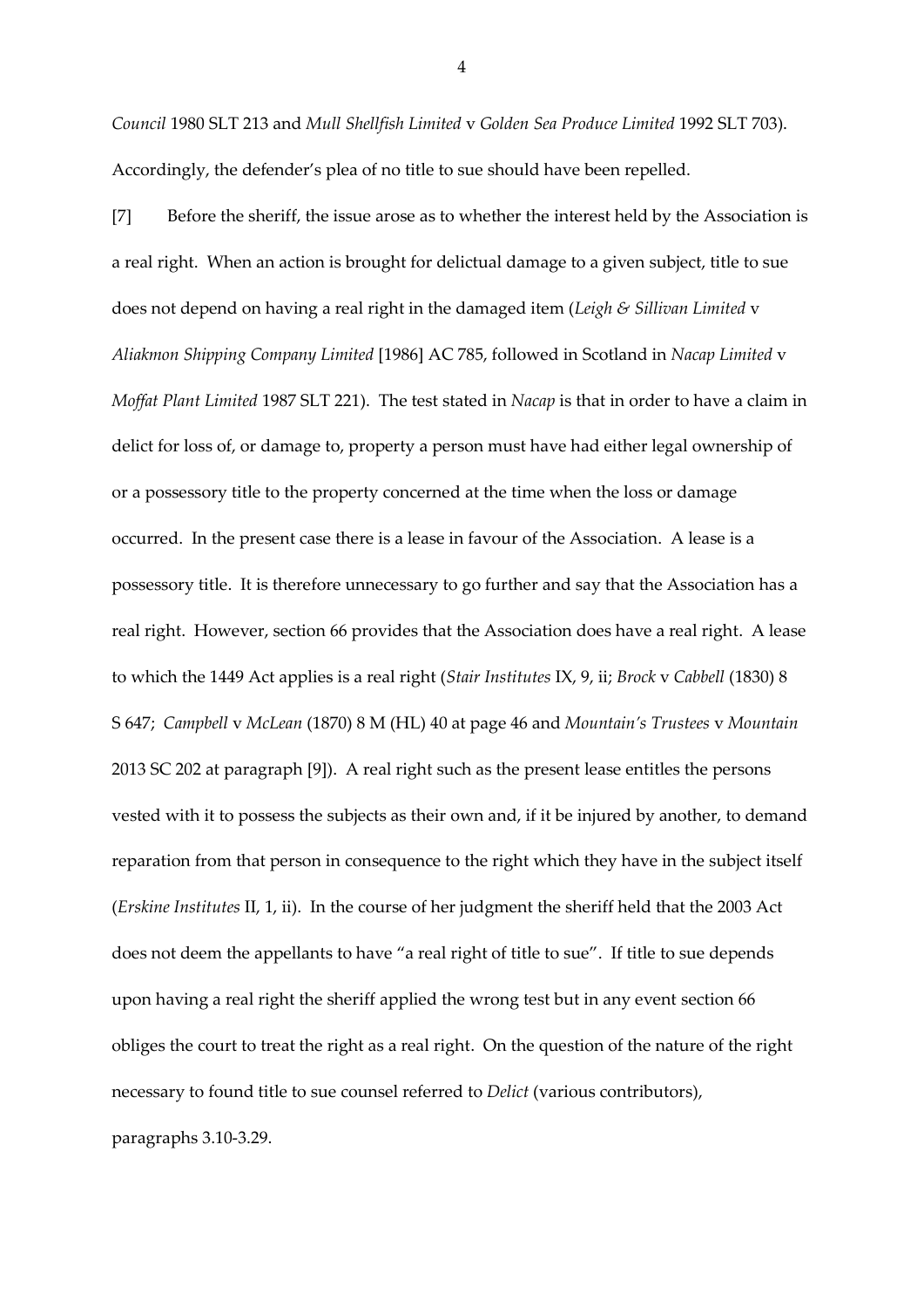[8] Section 66 provides that a relevant contract shall be deemed to be a lease to which the 1449 Act applies and the right of fishing shall, for the purposes of succession to that right, be deemed to be heritable property. The sheriff concluded that the leases were not leases in terms of the 1449 Act. However, they do satisfy the criteria set out in section 66. The sheriff appeared to take the view that the provisions limited the rights conferred by section 66 to the tenant's rights as to succession and in the event of the landlord selling the land. That is not what section 66 provides and ignores the words "shall be deemed to be a lease". Section 66 has been said to render the tenant rights a real right *simpliciter* without qualification (Gloag Henderson, *Law of Scotland* (14th Edition) paragraph 35.03). It is not for the courts to rewrite legislation but to give effect to clear legislative language even if the consequences are unintended (Craies, *Legislation* 11th Edition, paragraphs 17.11 and 17.14; *Slamon* v *Planchon* [2004] EWCA Civ 799). In Mr Upton's submission it would be odd if a tenant had a real right in any question with the greater claim of the proprietor of the land but not in a question with the lesser claim of a polluting neighbour. The effect of the 1449 Act is to render real not only such rights of a tenant as are essential to a lease but also a wide variety of subsidiary rights, even extending to those which could not on their own have been the subject of a lease (Paton and Cameron, *Landlord and Tenant* at page 104). In essence section 66 has deemed a contract to be a lease and it is to be given effect as a lease for all purposes. Section 66 applies "notwithstanding any rule of law to the contrary" which includes any rule of the law of delict that holds such a contract not to qualify as a lease.

[9] Salmon fishing has been treated differently from trout fishing. In relation to policy considerations the purpose of section 68 was not to remove any discrimination against trout fishermen by putting them in the same position as salmon fishermen. The object was to give tenants an incentive to cultivate their interest in the fishings. There was a practical policy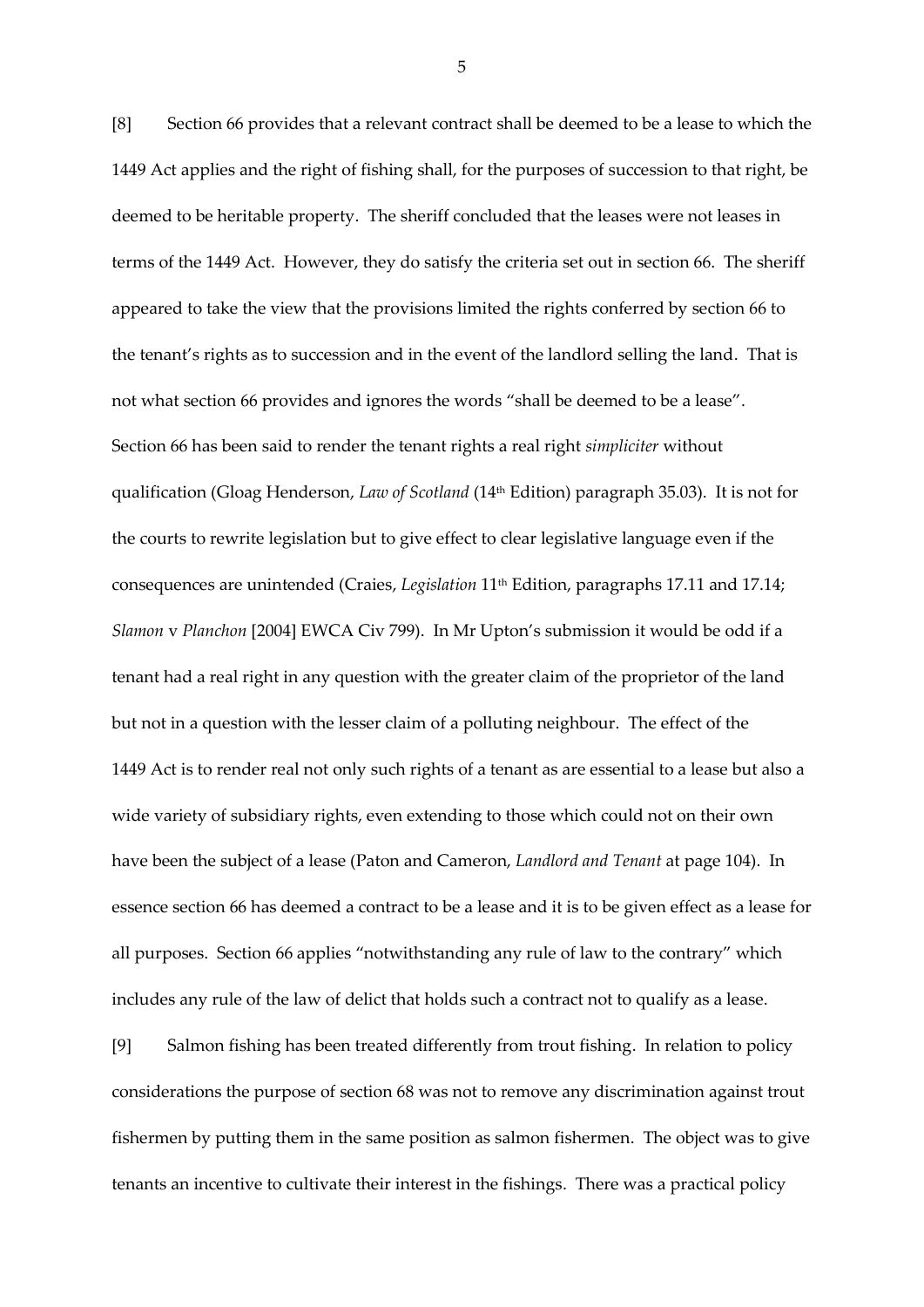objective. It would encourage tenants to maintain, improve and develop fishing. Fishings can be affected by poaching, vandalism and other encroachment or damage done by third parties. The 1449 Act encouraged good husbandry by giving protection to tenants against the sale of the land by a landlord to third parties with a consequential loss of the tenancy. A right to sue third parties bolsters those rights. The only alternative would be for the tenant to be dependent upon the landlord pursuing claims, something the landlord may be unwilling or reluctant to do. Reference was made to the speech of Lord Hoffman in *Hunter* v *Canary Wharf Limited* [1997] AC 655 at page 708. That involved an issue of title to sue and is directly analogous to the present situation. Another policy consideration is that the effect of the sheriff's judgment is that only the landowner has title to sue for pollution to the river. The landowner has conveyed the substantive value of the fishings to the tenant; the fishings having been injured, the landowner has title to sue but in substance no loss, whereas the tenants have suffered the loss but have no title. There is therefore a legal black hole. Reference was made to *McLaren Murdoch & Hamilton Limited* v *Abercromby Motor Group Limited* 2003 SCLR 323; the law should avoid such a consequence. So far as statutory interpretation is concerned the court presumes Parliament not to have intended an undesirable or unfair result (*Coutts & Co* v *Inland Revenue Commissioners* [1953] AC 267 at page 281). Even if the Association did not meet the criterion of having a lease the test in *Nacap* does not depend upon whether the Association's right is labelled a lease but on the substantive content of his rights in respect of the damaged physical subjects. Scottish Water takes issue with the Association's exclusivity of possession of the fishing. The rights conferred upon the tenants are subject to reservation of the landlord's rights to fish and to permit others to fish. A reservation of rights to a landlord is not inconsistent with a tenancy (this proposition is agreed between the parties (Gloag and Henderson *Law of Scotland*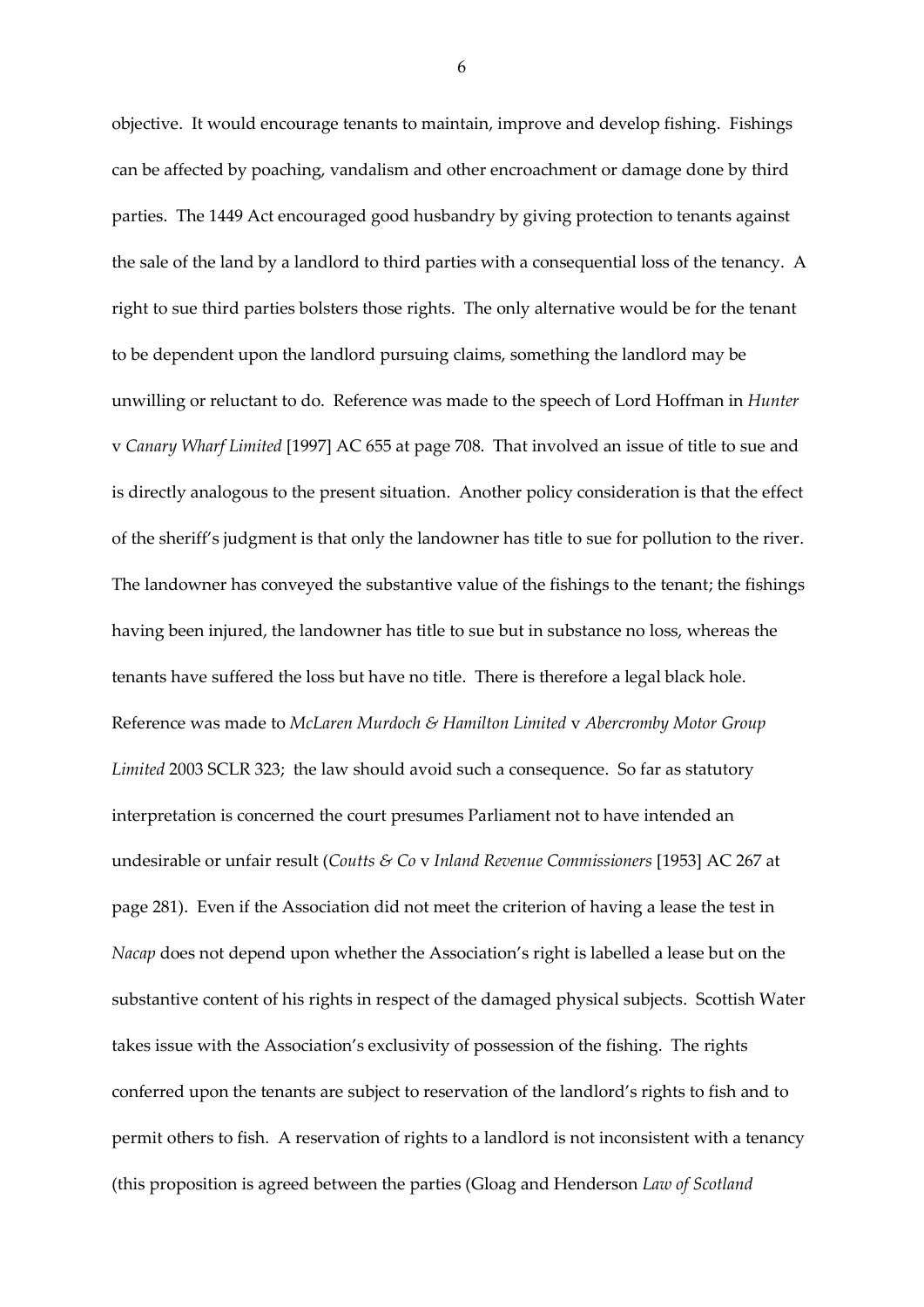(14 th Edition) at paragraph 35.02). Exclusivity of possession is not a necessary condition for title to sue for wrongful damage to the subjects. A co-proprietor has title to sue for injury to the extent of his title to the subjects (*Lawson* v *Leith and Newcastle Steam Packet Company* (1850) 13 D 175). Likewise, a co-tenant who shares his lease with another tenant shares possession but nonetheless has a separate *pro-indiviso* right and has a right to sue for damage to the let subjects to the extent of his interest (*Stair Memorial Encyclopaedia, Landlord and Tenant*, volume 13 paragraph 189). In the present case there is a limited reservation in favour of the landlord. That reservation does not negate title to sue for damage any more than in the case of shared rights. The true state of the law is that a tenant has a title to sue for injury to the interest which has been let to him. *Palmer's Trustee* v *Brown* 1989 SLT 128 is authority for the proposition that a tenant does not require to have an exclusive right to possession in order to have a title to sue for an injury to what has been granted to him. The right to fish for salmon incorporates the right to fish for trout. The right to fish for salmon can be held on a separate title. In Mr Upton's submission, on any river where the salmon fishing is owned separately, the riparian proprietor's right to fish for trout is not exclusive nor therefore has any tenant of the trout fishing an exclusive right either. That would entail that not only had no tenant of trout fishings the right to sue for harm to them but even the landowner would not have such a title.

#### **Submissions for Scottish Water**

[10] For Scottish Water Mr Balfour submitted that in deciding the crucial question of title to sue, the leading authority is *Nacap*. That established the proposition that, in order to have title to sue in a case based on damage to property, the pursuer must have either legal ownership of, or possessory title to, the property. In so far as the Association relies upon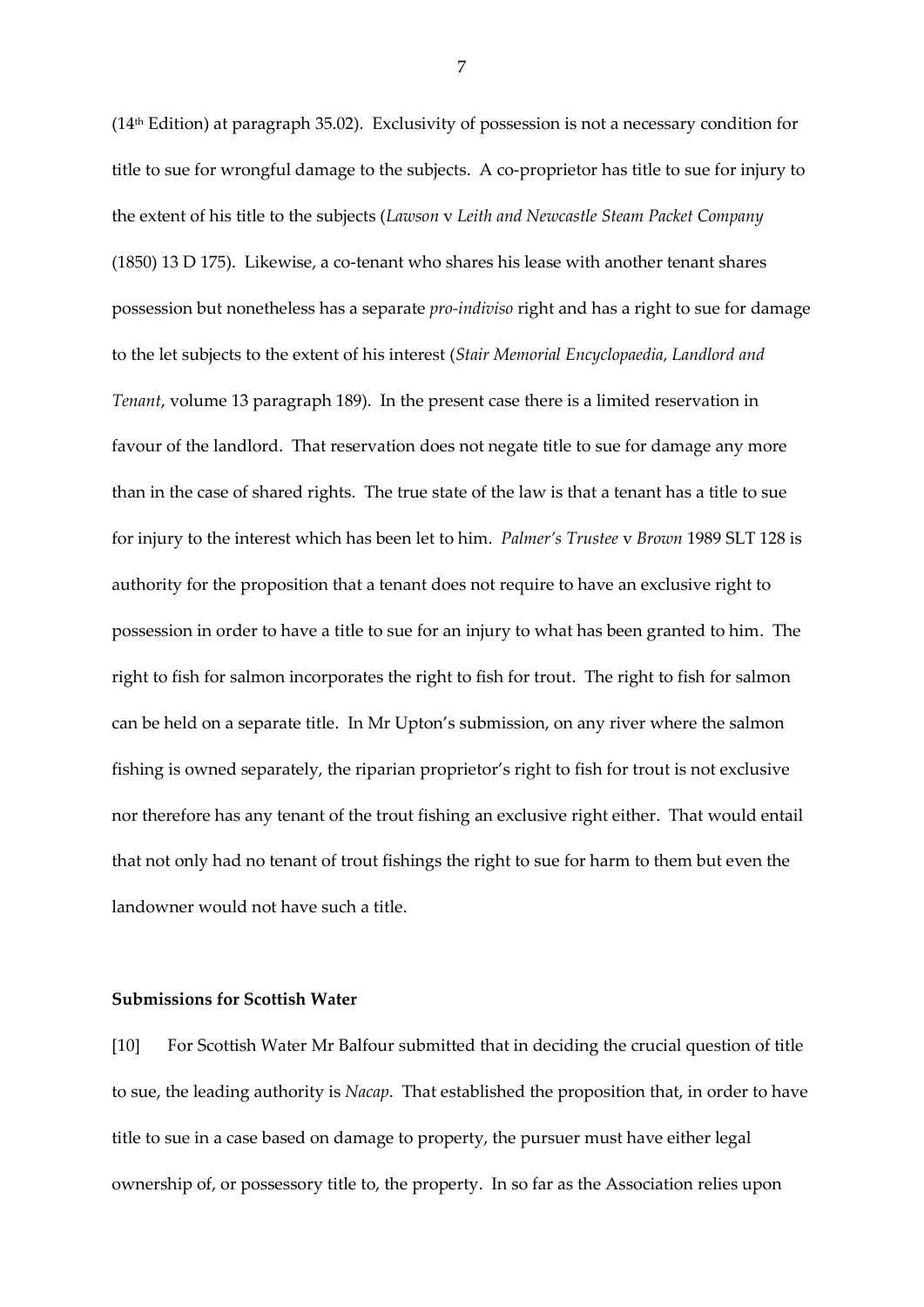public policy issues, there are policy issues in the law of delict. The limitation as to the right to maintain an action was clearly established by Lord Brandon in *Leigh & Sillivan*. In the present case the principal issue is whether the Association has a right of ownership, or a right of possession similar to that of an owner. In the case of *Hand*, Lord Wheatley described the test as "a high one". That was a case involving a claim by a tenant. In that case, the lease was registered in the General Register of Sasines which Lord Wheatley described as being in many respects identical to the interest of ownership. Mr Balfour accepted that, generally speaking, a tenant's interest under a lease meets the test in *Nacap*. In most cases the tenant's interest will be identical to that of the owner because the lease will usually grant to the tenant exclusive possession of the property. Accordingly, the question here is whether the rights under consideration are similar to that of an owner. The answer is no because the landlord has reserved to himself exactly the same rights to those he has conferred upon the tenant. He can also grant permission to friends and guests to fish. The leases themselves describe a right to fish. The leases are not leases or licences to occupy property. The lease confers upon the tenants the right to enter onto the land to lop trees. There is no right of possession to property. Assignees and subtenants are excluded. The exclusive right to the fishings is expressly subject to a reservation in favour of the landlord.

[11] The 2003 Act is a consolidation measure. It was first enacted in section 4 of the Freshwater and Salmon Fisheries (Scotland) Act 1976 Act ("the 1976 Act"). At common law a right to trout fishings was considered a personal right (*Earl of Galloway* v *The Duke of Bedford* (1902) 4 F 851 at 861). Accordingly, one should start from the proposition that the right of trout fishings is a personal right. Section 66 of the 2003 Act provides that such a lease is deemed to be a lease for the purposes of the 1449 Act and also in relation to the tenant's succession. The draftsman of section 66 could have stopped at the words "deemed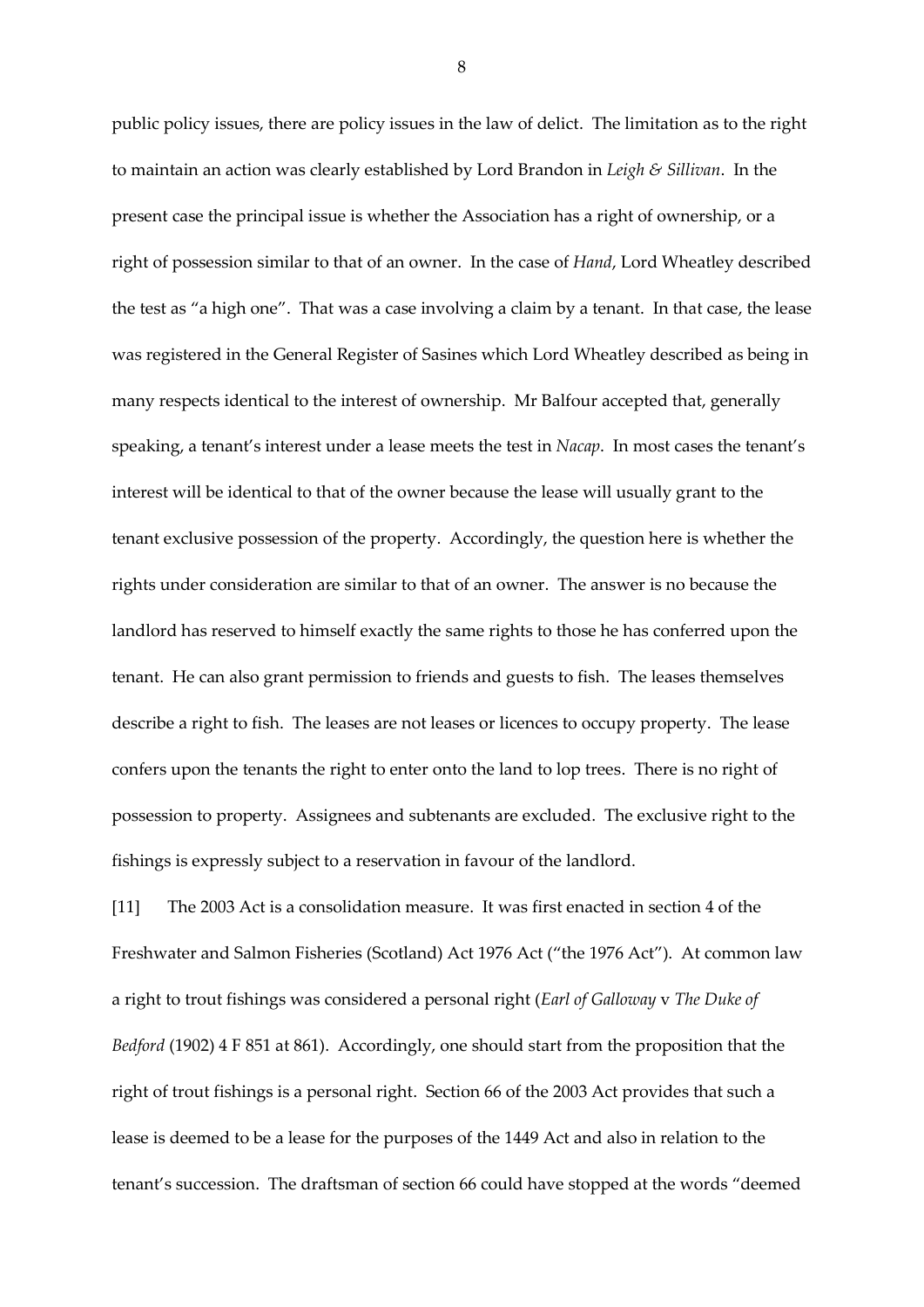to be a lease" but he did not. He went on to provide that it is a lease for the foregoing two purposes. It is clear from the opinion of the Inner House in the *East Lothian Angling* case that exclusive possession was regarded as a key feature (page 219). In the Outer House, Lord Allanbridge had commented upon the absence of any real rights pertaining to the pursuers. By reference to Paton & Cameron at page 103, the effect of the 1449 Act is to give a tenant under a lease to which it applies, security of tenure in a question with a singular successor of the grantors. The authors seem to doubt whether this conferred a "real right" at all. Mr Balfour did not concede that the effect of section 66 is to confer upon the Association a real right. Section 66 has nothing to say about exclusive possession. If there is no exclusive possession section 66 does not apply.

[12] Turning to the appellant's note of argument, where the sheriff concluded that the leases are not leases in terms of the 1449 Act, she was applying the tests set out in page 104 of Paton & Cameron as to the five conditions which require to be satisfied for the Act to apply. The first condition (the subjects must be land) clearly could not be satisfied but for the enactment of section 66. The fifth condition, possession, requires to be exclusive (see page 113 of Paton & Cameron). Accordingly, the sheriff was correct to conclude that the 1449 Act did not apply. In *Mull Shellfish* there was no dispute as to the existence of a lease (see also Lord Bannatyne in *Cruden Building & Renewals Ltd* v *Scottish Water* [2017] CSOH 98 at paragraphs [53] to [63]). That is not the case here. The Association cited no authority to say that a reservation of rights to the landlord similar to the present case would still confer upon a party title to sue. The reservation contained in the leases is identical to the right conferred. It is very different from the example relied upon by the Association, namely the landlord reserving to himself the right to go to a locked room to collect possessions. Accordingly, the right conferred upon the Association was not a right similar to that of an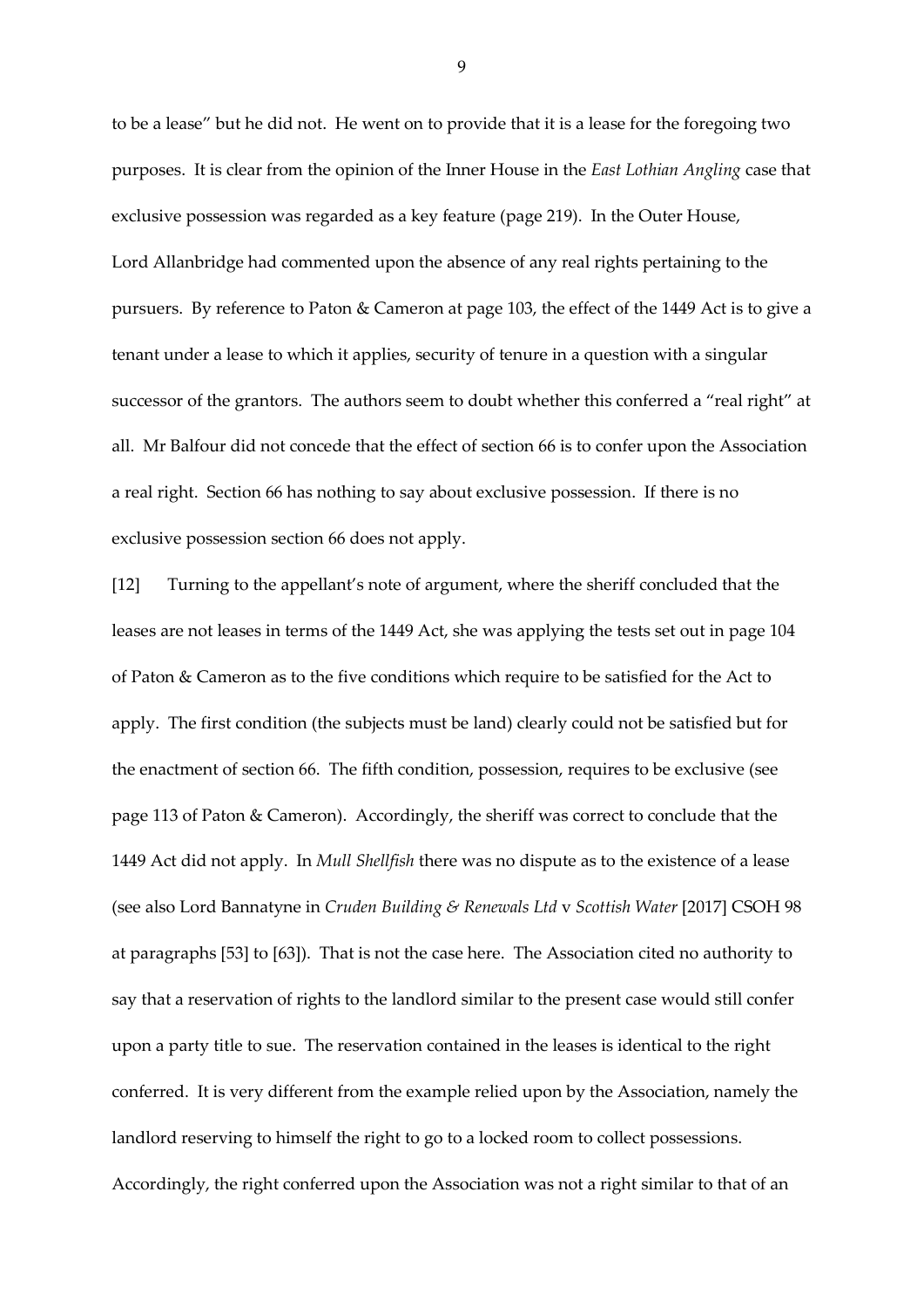owner. Mr Balfour distinguished the case of *Palmers Trustees* v *Brown*. Firstly, it had nothing to do with title to sue and a third party wrongdoer. It was a breach of contract case. It also involved an exclusive right of shooting but not an inclusive right of occupation.

#### **Reply by Association**

[13] The Association has a real right and that gives title to sue. Subject to the reservation in favour of the landlord, the lease grants exclusive rights to the Association. A tenant has the right to seek interdict against delinquents. There is no authority that reservation to the landlord negates the tenant's right to sue. If Scottish Water is correct in relation to its argument then any such reservation will apply to all leases and not just those of trout fishing. Reservations are common but do not affect title to sue. The correct formulation is to be found in *Nacap*. Here the tenants have the right to fish. They have exactly the same right as the landlord. The reservation of the landlord's right to fish is not a sufficient qualification of the possessory title or the right to sue. *Nacap* does not suggest that there is an exclusive right to sue.

## **Decision**

[14] The appellants' position is that they have a lease. In order to pursue their present claim they require to have either a right of ownership or a right of possession similar to that of an owner (*Nacap*). They say that the leases in question give them a possessory title sufficient to satisfy the test or that, irrespective of the label, the substantive content of the rights conferred satisfy the test in *Nacap*. The respondents say that the appellants do not have a lease or right of ownership nor do they have a right of possession similar to that of an owner.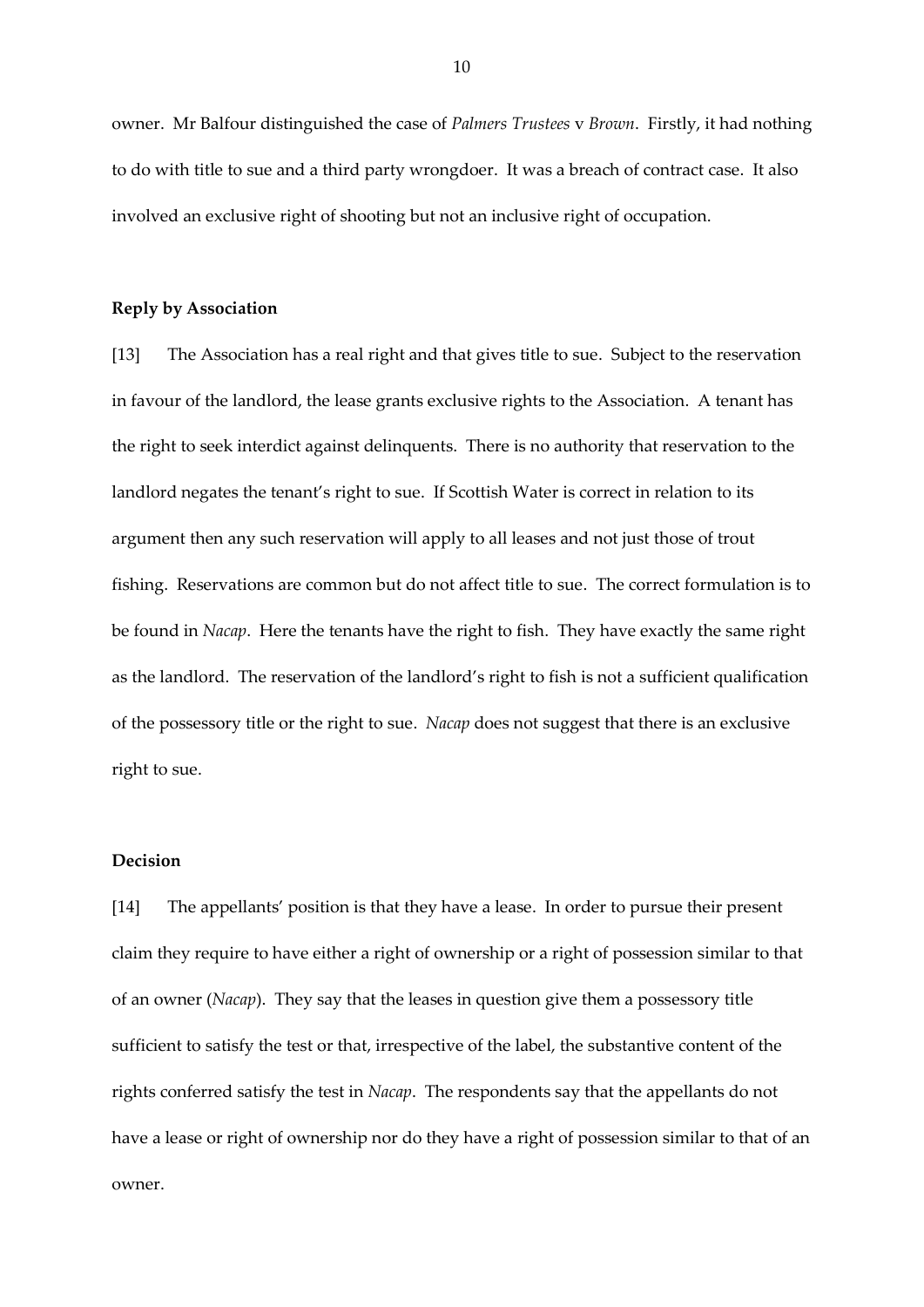[15] The three leases condescended upon are written in similar terms. It is sufficient to set out the terms of one of the leases. (When we refer to the one lease we should be taken as

referring to all three.)

"FIRST. The First Party as far as he has the right thereto, lets to the Second Party excluding assignees and sub-tenants the exclusive right of all fishings on the River Devon within the lands of … together with the right to interdict, and if deemed necessary, prosecute at the expense of the Second Party all or any persons found fishing the waters of the River Devon within the aforesaid lands, either illegally, or without permission, or in any way which contravenes the Rules and Byelaws of the Second Party.

SECOND. The duration of the let shall be from [year] and thereafter from year to year subject to six months (sic) notice given by either party in writing six months before the first day of April in any year.

THIRD. The Rental for each year is the sum of  $£20$  payable on the fifteenth day of May in advance.

FOURTH. The First party reserves to himself the right to fish the aforesaid waters of the River Devon free of Membership of the Devon Angling Association and to grant similar permission to his guests or friends by written permission duly signed by the First Party.

FIFTH. Only with the permission of the First Party shall the Second Party have the right to lop where necessary the branches of trees over-hanging the river within the aforesaid lands, where these have become overgrown, and any measures taken under this clause to be at the expense of the Second Party.

SIXTH. The Second Party shall fish in a sportsmanlike manner and in accordance with the rules of the Devon Angling Association and all fishing shall be by rod and line only".

[16] The document purports to be a lease. It is described as so. It grants to the

Association the "exclusive right" to all fishings within the relevant stretch of water with the

right to interdict or prosecute persons found fishing there who do not have the relevant

permission (as in *Lamington*). The document has an ish and provides a sum by way of rent.

The only qualification is the reservation of the right to fish in the stretch of water by the

landlord and by his guests or friends ("the reserved rights"). It is these reserved rights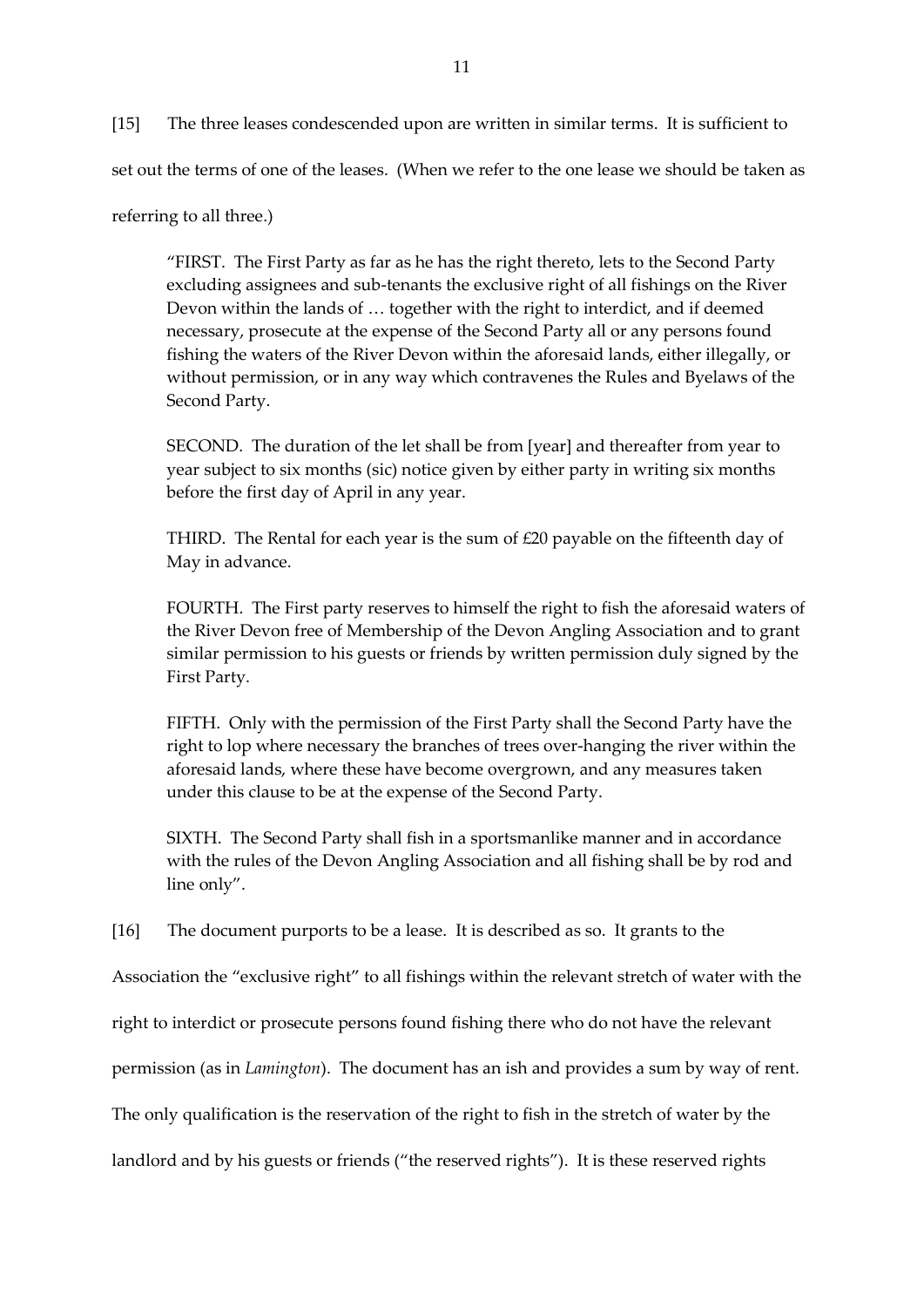which Mr Balfour says are fatal to the qualification of the document as a lease and the rights enjoyed by the Association.

[17] Whatever their legal status, heritable proprietors have been willing to grant rights to fish in favour of fishing associations for some time. Different methods have been adopted. One example is the case of the *East Lothian Angling Association* v *Haddington Town Council*. The document relied upon in that case was a letter which never purported to be a lease and which was titled "Fishing Privilege for the River Tyne and its tributaries". It was described as a "permission to fish". The particular structure of the arrangement was that, each year, the Angling Association wrote to each proprietor inviting them to renew their permission for the forthcoming season upon certain terms and conditions. The court held that the document was nothing more than a personal licence to fish. Furthermore, the document narrated that not only did the grantor retain the right to fish but similar rights were also conferred by the grantor in favour of all other contiguous proprietors.

[18] The Inner House contrasted the arrangement in that case with the arrangements in *Lamington Angling Improvement Association* v *Millar* (1924) 40 Sh. Ct Rep 190. The facts of that case are much closer to the facts in the present case. Indeed the wording of the lease set out above has many similarities to the lease in the *Lamington* case. As the Inner House recorded (at page 219), in *Lamington* there was an absolute assignation in the lease or contract by the riparian owner of his exclusive right to fish for trout *ex adverso* his land in a private river. The assignees in that case were, in terms of the lease or contract, authorised to take action by interdict to prevent unauthorised persons trespassing on the water. We note that in that case the exclusive right to fish for trout and grayling was subject to the rights of the landlord or his tenant and their guests of the right to fish with no charge owing to the association (page 192) ("free tickets" were issued to them). In that case the association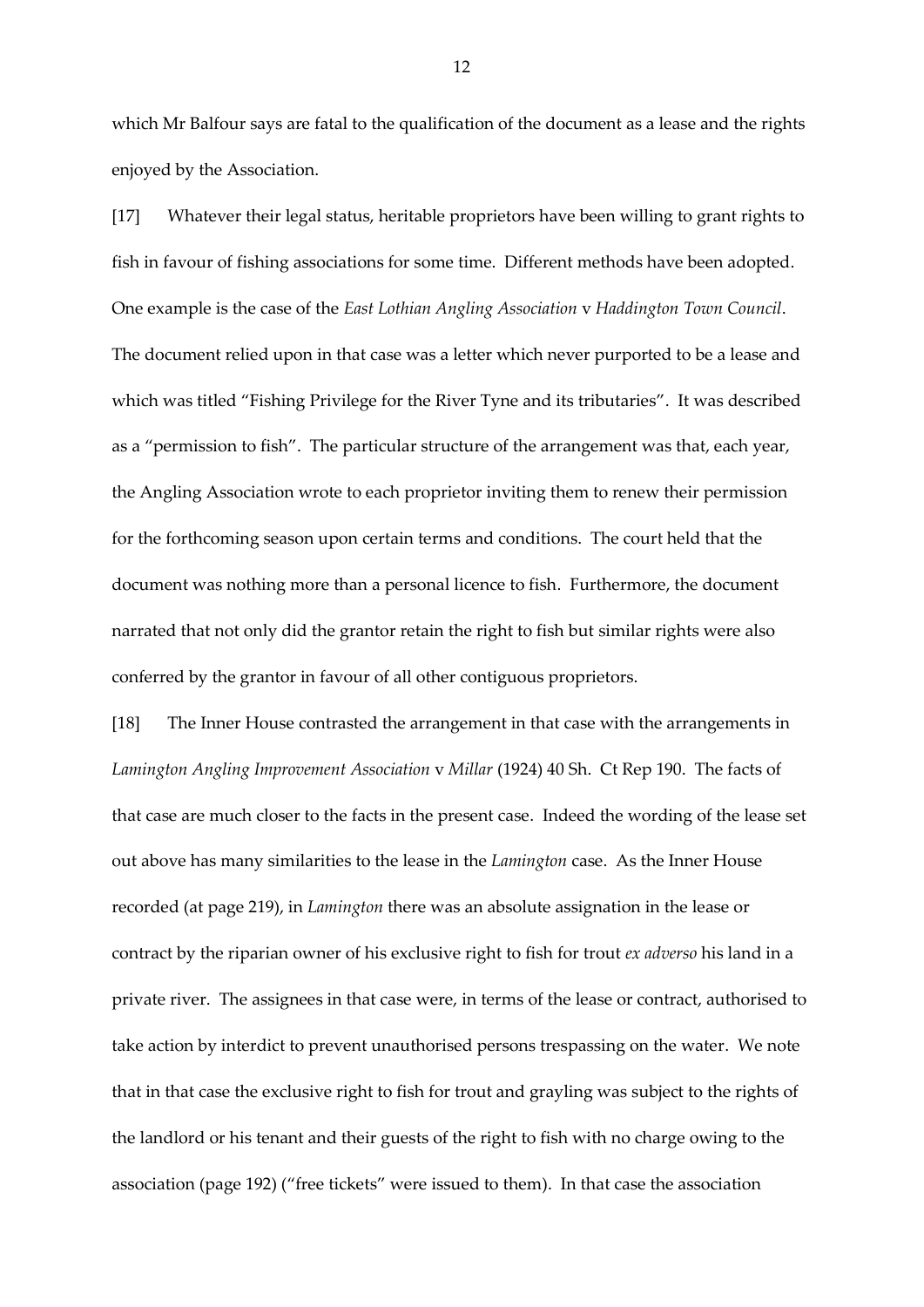sought to interdict a third party from fishing without leave. It was held that the association had title to sue in pursuing an action for interdict.

[19] As we understand it, it is common ground between the parties that, if only in general terms, a tenant has title to sue in reparation for infringement of his rights. Reference was made to *Fleming* v *Gemmill* 1908 SC 340 and *Hand* v *North of Scotland Water Authority* 2002 SLT 798. The case of *Fleming* concerned an action raised by a tenant farmer on account of pollution to a stream which adversely affected his livestock following consumption by them of the polluted water. The Lord President (Dunedin) said at page 348:

"I do not think there is any difference in the quality of the title, if I may use such an expression, of the proprietor and of the tenant in this matter. It seems to me that the tenant is the assignee of the landlords' title, by the mere force of the lease, to every extent that it is necessary to give it to him for his protection in the lease, and inasmuch as the subjects let include a stream, one of the natural uses of which is to water cattle at it, it seems to me that the tenant has every right which the landlord had to maintain the purity of the stream. In other words, he is the assignee of the landlord's title in so far as it is necessary for his own protection in the subjects let".

That formula, "assignee of the landlord's title", is a formula invoked in the *East Lothian* 

*Angling Association* (page 219).

[20] Mr Balfour's position was that the leases were not leases at all because they did not give exclusive possession of the subjects to the Association. The basis for this proposition was the reserved rights. Mr Balfour principally relied upon the *East Lothian* case and also page 113 of Paton & Cameron. However, both agree that the reservation of rights to a landlord is not, of itself, inconsistent with the existence of a tenancy; reference was made to paragraph 35.02 of Gloag & Henderson *The Law of Scotland* (14 th Edition) to which we shall return. Although reference was made to the two authorities cited by the learned authors which support that proposition we were not addressed on them.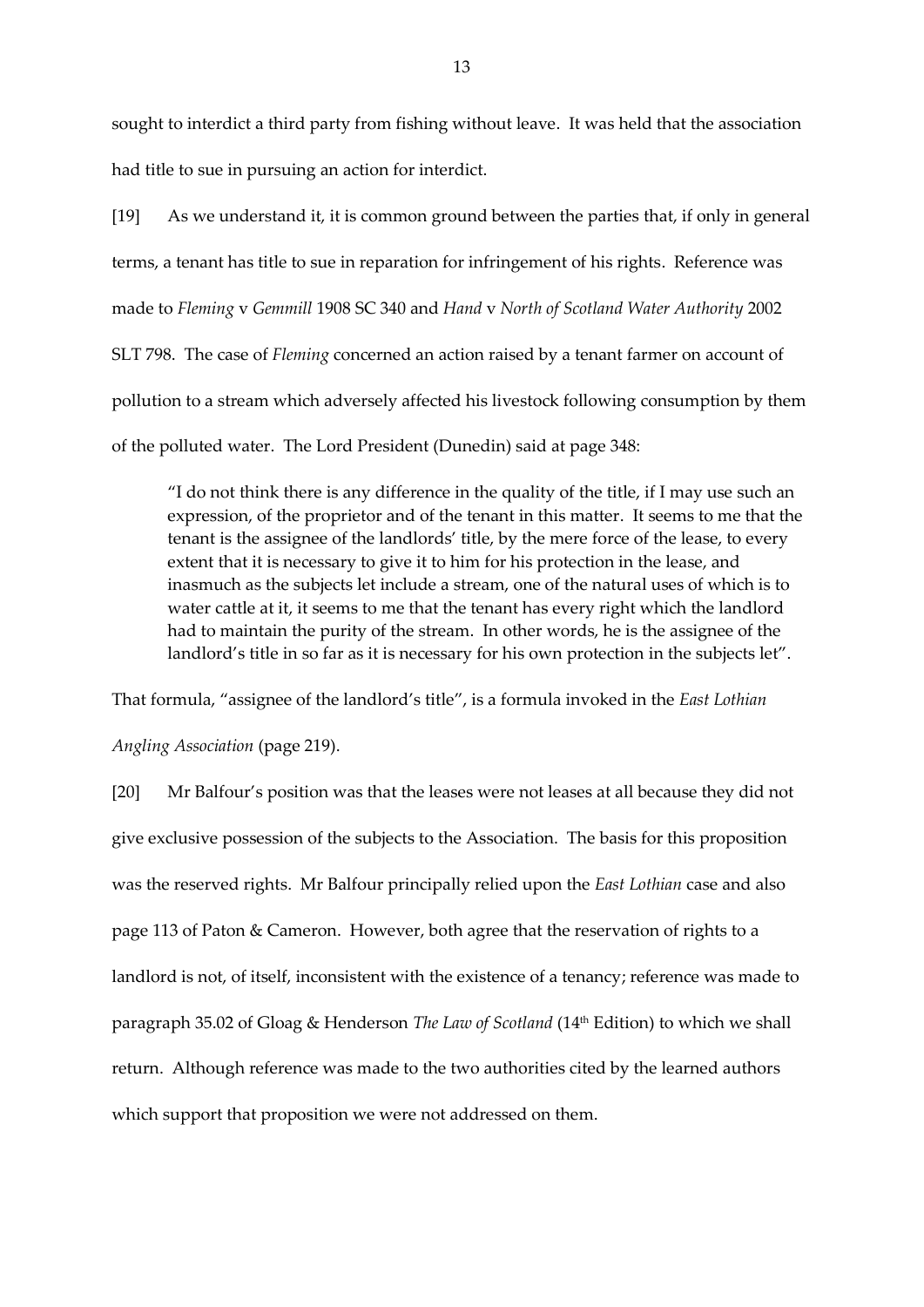[21] The passage in Paton & Cameron referred to by Mr Balfour appears under the heading of "Possession". That is said to be one of the five conditions necessary to bring a lease within the scope of the Act of 1449, the five conditions being: (a) the subjects must be land; (b) that the lease, if for more than one year, must be in writing; (c) that it must have a definite ish; (d) that it must specify rent, and; (e) there must be possession by the tenant. The text in Paton and Cameron requiring possession to be exclusive is brief and subject to a qualification, not relevant to the present case, namely possession by outgoing and incoming tenants in relation to different crops or plants on a farm. We accept that, in the course of its opinion, the Inner House in the *East Lothian Angling* case made reference to exclusive possession but, as the document in that case never purported to be a lease in the first place, we regard these comments as obiter. Reading the whole passage from Paton & Cameron on the subject of possession (pages 110-114) it does not seem to us that, taken in the round, possession requires to be exclusive. Indeed, if it is accepted, as it is, that a landlord may reserve certain rights it is difficult to see how such a right would ever be consistent with a requirement of exclusive possession.

[22] In the passage in Gloag & Henderson referred to above reference is made to the case of *South Lanarkshire Council* v *Taylor* 2005 1 SC 182. The terms of that arrangement were that the tenant was required to vacate the grazing areas within 24 hours' notice to permit other events to take place. The pursuers in that case sought declarator that the defender had no right or title to occupy the areas whereas the defender asserted that she was a tenant under a lease. The sheriff grated decree; the Inner House recalled this interlocutor and allowed a proof before answer. The Inner House held that a limited reservation in favour of the landowner or a limitation in the nature of the use to which the occupier can use the land would not necessarily be inconsistent with the existence between them of the relationship of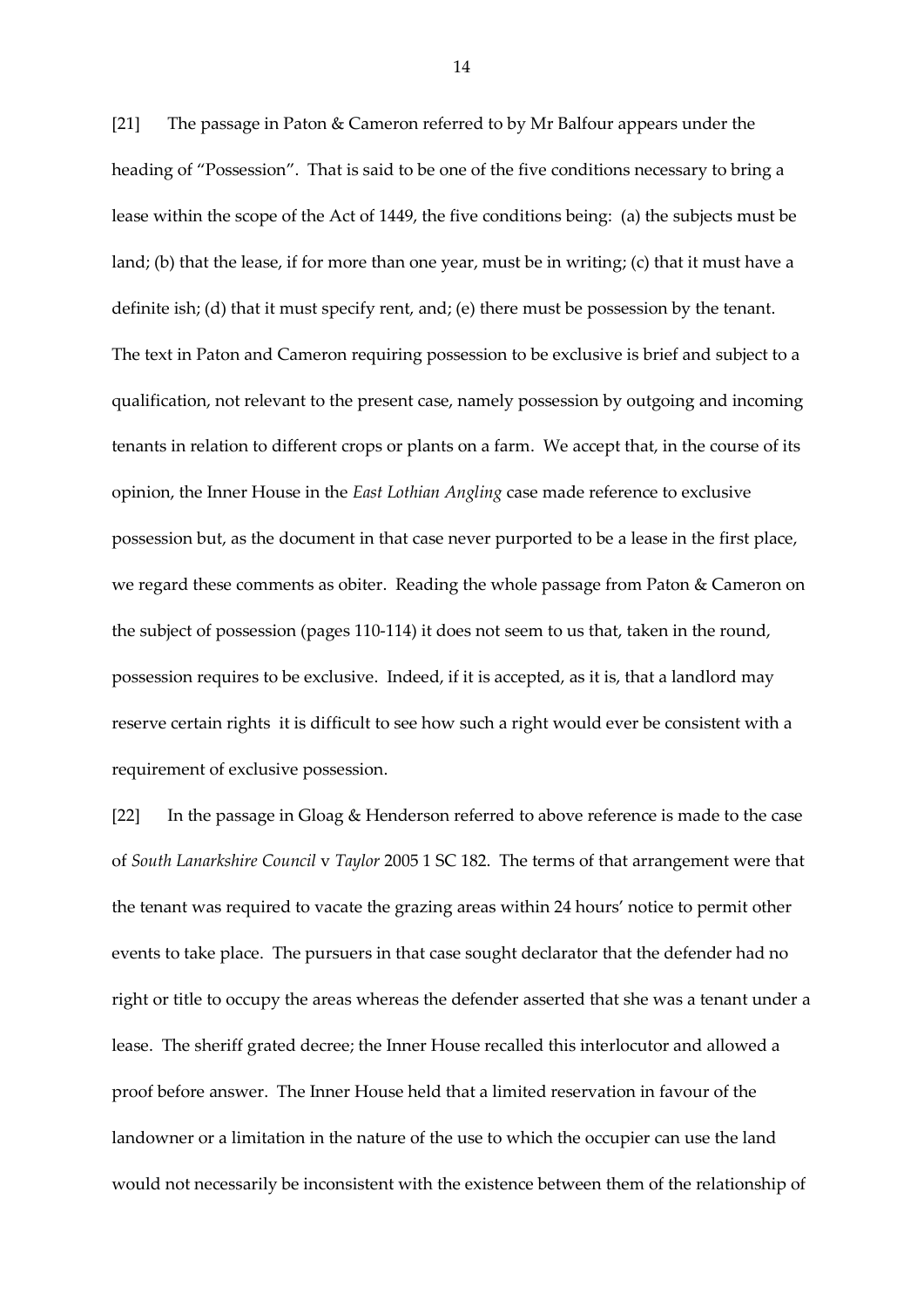landlord and tenant. The Inner House noted with approval the opinion of the Lord Justice Clerk (Ross), in *Brador Properties Ltd* v *British Telecommunications Plc* 1992 SC 12, to the effect that the definition of a lease in Scotland is wider than in England so that it may be enough in Scotland that the alleged tenant receives the right to certain limited uses of the lands as opposed to entire control of them. In our opinion, the mere fact that a landlord has reserved certain rights to himself is not destructive of the relationship of landlord and tenant. It is a matter of degree. The lease grants to the Association (which includes its members) the exclusive right of all fishings on the river. The reserved rights are not of such a magnitude to undermine the grant. Proportional to the exercise of the fishing rights by the tenant, the reserved rights may be considered modest. We do not consider that the reserved rights are equivalent to the rights conferred upon the Association and therefore do not accept Mr Balfour's argument as to possession.

[23] At this point we turn to section 66 of the 2003 Act. Section 66(1) provides:

"Application of Leases Act 1449

(1) Notwithstanding any rule of law to the contrary, any contract entered into in writing for a consideration and for a period of not less than a year whereby an owner of land to which a right to fishing for freshwater fish in any inland waters pertains or the occupier of such a right authorises another person to so fish shall be deemed to be a lease to which the Leases Act 1449 applies, and the right of fishing so authorised shall, for the purposes of succession to that right, be deemed to be heritable property".

Section 69(2) provides:

"References to an occupier of a right of fishing for freshwater fish are references to a person who is in possession of that right as tenant under a lease of land to which such a right pertains or under a contract which by virtue of section 66 of this Act is deemed to be a lease and, for the purposes of this subsection "tenant" and "lease" include "subtenant" and "sublease" respectively."

[24] Section 66 may be broken down into several components. Firstly, there requires to

be a contract in writing, for a consideration and for a period of not less than a year.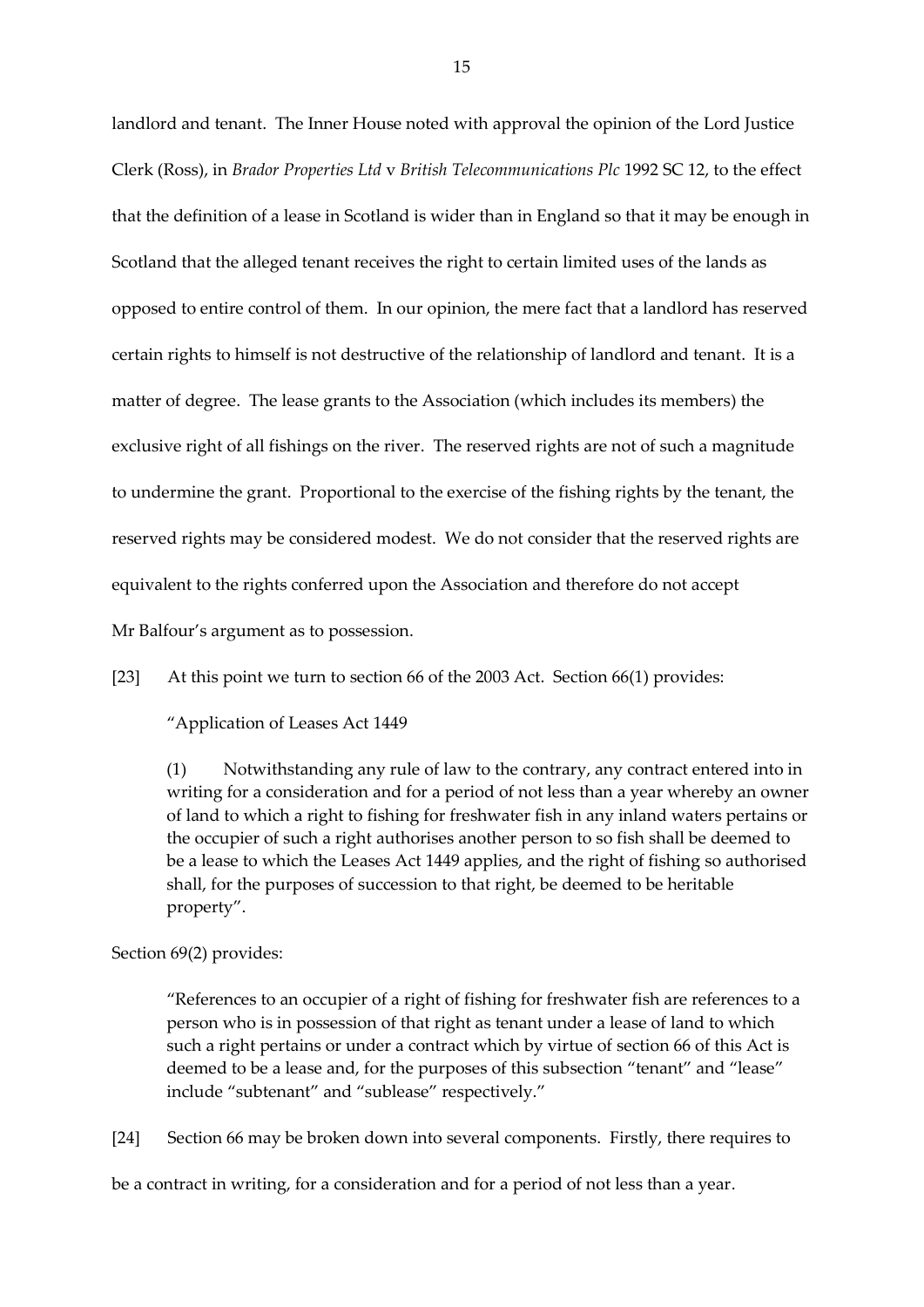Secondly, one of the parties must be either an owner of land to which a right of fishing for freshwater fish pertains or is an occupier of such a right. Section 69(2) addresses what is meant by an occupier. The contract authorises the grantee to fish for freshwater fish. If these conditions are satisfied then (a) the contract shall be deemed to be a lease to which the 1449 Act applies; and (b) the right of fishing is deemed to be heritable property for the purposes of succession to that right.

[25] For practical purposes the effect of a lease coming within the protection conferred by the 1449 Act gives to the tenant the rights against singular successors of the landlord, rights which, absent section 66, he would not have. Put another way, at common law, a "tenant" of rights to trout fishings (with no rights in land granted additionally) had only contractual rights against the party granting those rights. There is a clear dispute between the parties as to the legal implications of section 66. Section 66 is an Act of the Scottish Parliament. It is a consolidation measure. The section first appeared in section 4 of the 1976 Act, an Act of the United Kingdom Parliament. The heading to section 4 was "Legal Status of Right of Freshwater Fishing". The heading to section 66 is "Application of Leases Act 1449". Quite why the two headings are different in respect of the same text is not apparent. (Our attention was drawn to the limited use to which recourse may be had to headings when construing legislative provisions of the United Kingdom Parliament – Craies, *Legislation*  $(11<sup>th</sup>$  edition) paragraph 26.1.8. At common law it has long been held that the lease of trout fishings without a grant of land did not come within the terms of the 1449 Act *–* see *Earl of Galloway* v *Duke of Bedford* (1902) 4 F 851. The issue in the *Earl of Galloway* case was whether a lease of trout fishings was binding upon an heir of entail. It was held that, without possession of the land, a lease of trout fishings was a personal privilege and (unlike salmon fishings) not a separate feudal tenement. For that reason it did not fall within the terms of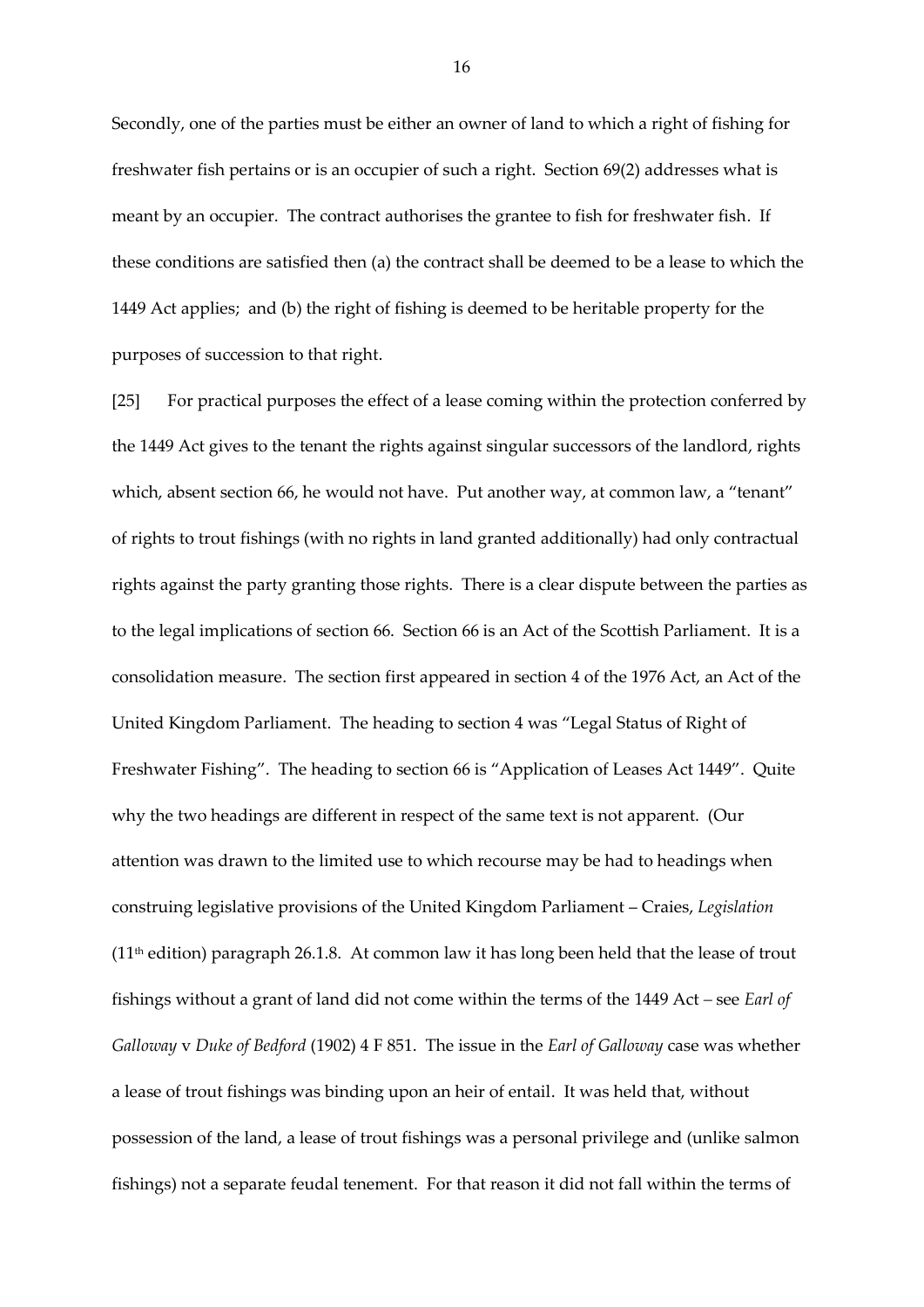the 1449 Act. Mr Balfour maintains that the effect of section 66 is to limit the effect of the two consequences set out in the section; Mr Upton says that section 66 deems a contract for trout fishings to be a lease for all purposes. We recognise, although again obiter and distinguishable given the different documentation, in the *East Lothian Angling Association*  case the Inner House seemed to think that the effect of section 4 of the 1976 Act might permit the creation of a lease (page 219).

[26] In our opinion section 66 (formerly section 4) is carefully phrased. The core issue is a contract which authorises a person to fish and, to borrow the words of the heading to section 4, the legal status of a right to freshwater fishing. At common law, a personal right to fish for freshwater fish was actionable as between the original parties to such a contract and could confer rights good against third parties (*Lamington*) but, not being a separate feudal tenement, the substance of the rights was limited (*Earl of Galloway*). Section 66 says nothing about the possession of land exclusive or otherwise. It is not dealing with such issues. Section 66 provides that certain contracts authorising others to fish shall, by statute, carry with them two consequences: firstly, the protection afforded by the 1449 Act; secondly, it is heritable property for the purposes of succession. The word "deem" appears twice in the section. It is carefully selected. The section does not say that a contract authorising fishing is a lease; it is deemed to be a lease for certain purposes. In some respects the deeming provision recognises the nature of the present issue. "Deeming" something to be a lease for certain purposes does not make it a lease for all purposes. If a person is authorised to fish, it is difficult to see what he would have exclusive possession of. [27] However, the issue in this case is not whether there is a lease but whether the pursuers have title to sue. Parties agree that the test for title to sue is set out in *Nacap,*  namely whether, in cases of damage to property, there is a right of legal ownership or there